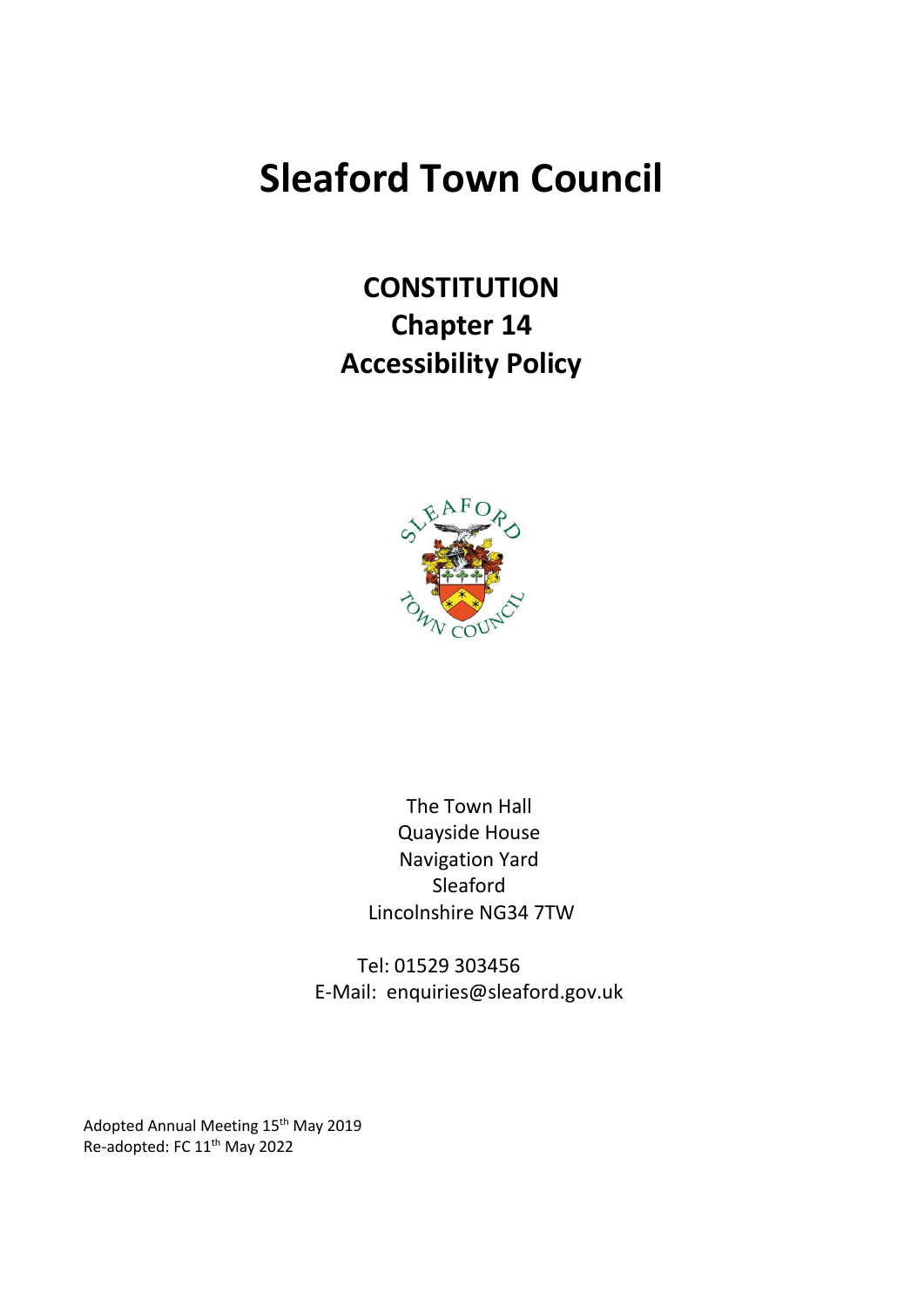## ACCESSIBLE INFORMATION POLICY AND GUIDANCE

## Contents

|               | Introduction                                    | Page 3 |
|---------------|-------------------------------------------------|--------|
| $\mathcal{P}$ | <b>Accessibility and Council Policies</b>       | Page 4 |
| 3             | Accessible Information: Using Plain Language    | Page 4 |
| 4             | Accessible Information: Keeping Documents Clear | Page 5 |

Appendix Useful Information and Guidance Page 6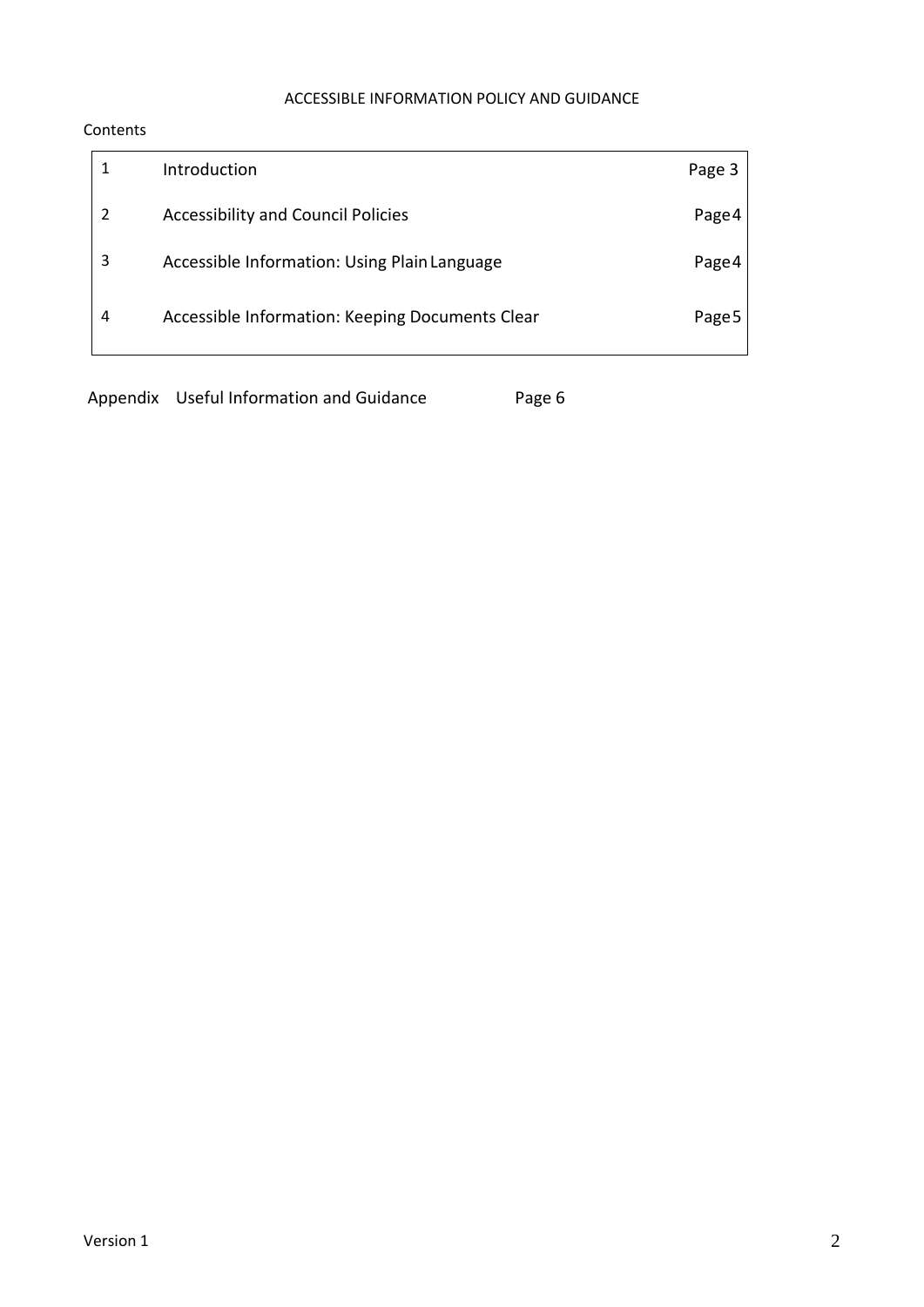## **ACCESSIBILITY POLICY AND GUIDANCE**

## **1. INTRODUCTION**

This policy provides - guidelines to make sure that the Town Council is accessible to everyone. This includes:

- **a. The Public**
- **b. Staff**
- **c. Elected Members**
- **d. Partner Organisations**

The policy has been written both for staff and elected Members at Sleaford Town Council. The policy has also been written so members of the public can access it. Finally the policy has been written for partner organisations, with the aim of developing future protocols on accessibility that would cut across organisations.

This policy provides an overall framework for people to access us through:

- **a. Printed information**
- **b. Electronic information**
- **c. Facetofacecontact**
- **d. Telephone**

It will cover all areas of access to information including:

- **e. Alternative formats**
- **f. Othersupportfor people at meetings**

The Town Council's policy aims to make accessible services and information:

#### **g. Straightforward**

**h. Partof the Council's daytoday work**

Information is a right - Every member of the public has a right to access our service. The Race Relations [Amendment] Act 2000, and the, Equality Act 2010 places a duty on local authorities to publish race and disability equality schemes. This includes making our information accessible to everyone.

The Freedom of Information Act 2000 gives every member of the public a right to request information on any aspect of our work. This means that, within reason, people have a right to Council information in a format that suits them.

Our policy is committed to making information and services available:

- To individuals
- On request
- In formats that improve accessibility to the Councils information

This applies to everything produced – website, letters, emails, leaflets, minutes, reports, etc.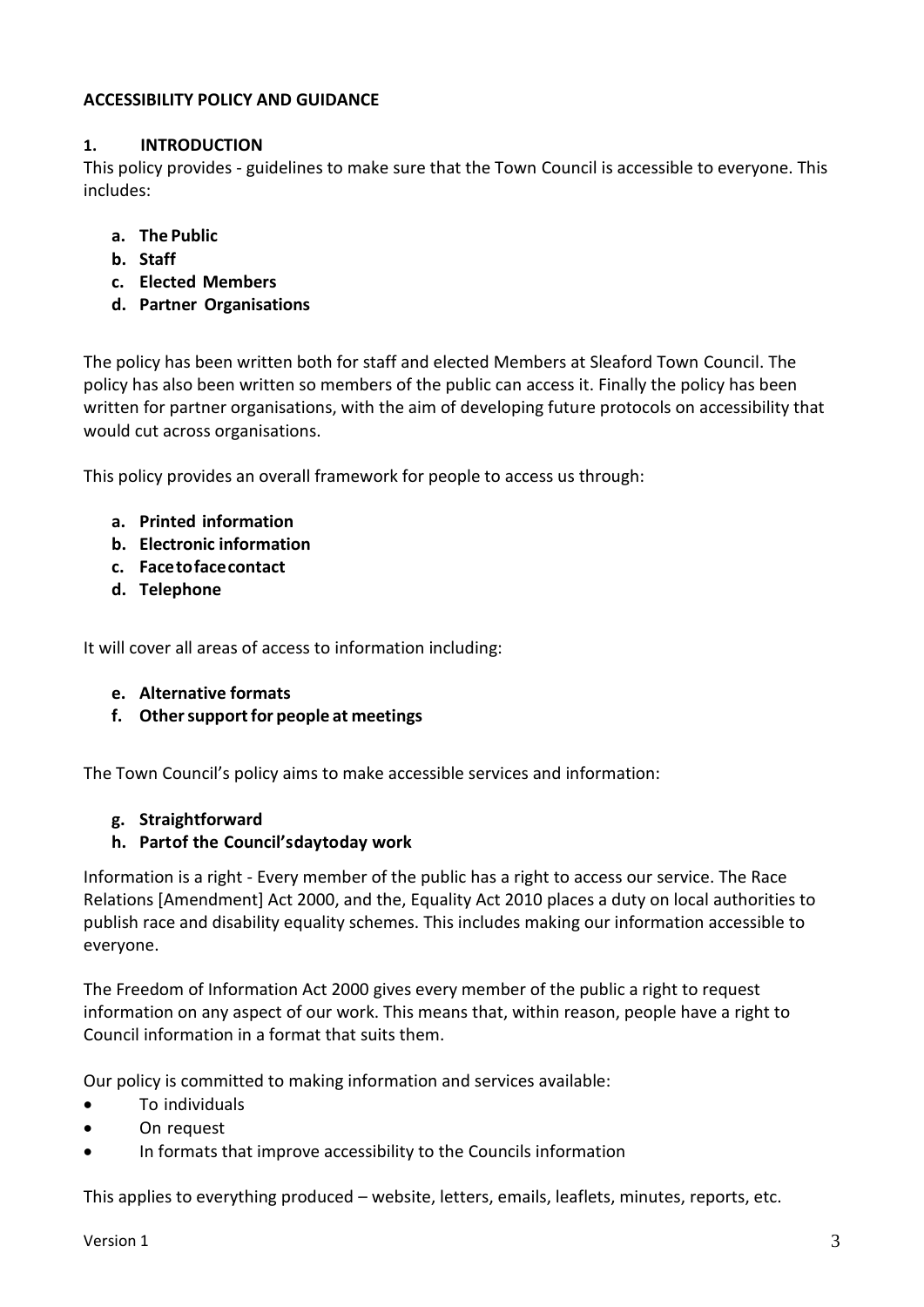# **2. ACCESSIBILITY AND COUNCIL POLICIES**

The Sleaford Town Council Constitution – this sets out for the public our key goals and our values as a local authority. Promoting ethnic integration and diversity in Sleaford is one of our key values and this policy helps make us accessible to all.

The accessibility policy is part of our approach to equality and diversity.

At Sleaford Town Council, we do not discriminate when people want to access information and services.

Access to interpreters - Due to the low level of request for this service, the Council does not have direct access to interpreters, however if required, we will endeavour to respond within a reasonable timescale to find a suitable person who can provide an adequate level of interpretation**.**

## **3. ACCESSIBLE INFORMATION - USING PLAIN LANGUAGE**

Plain language is about making sure that everything we write is clear to read.

The Plain English Campaign define Plain English as 'something that the intended audience can read, understand and act upon the first time they read it'.

The Plain English Campaign list what they consider plain language to be:

- Using short words that are commonly used.
- Using 'you' and 'we'.
- Not being afraid to give instructions.
- Using positive language.
- Avoiding jargon.
- Explainingwhatacronymsstandfor,suchasCitizen'sAdviceBureauinsteadofCAB.
- Using words rather than abbreviations or symbols, for example care of, not c/o.
- Keepingsentencesandparagraphsshort[aimformaximumsentencesof15-20words].
- Using headings to break up writing.
- Explaininganytechnicaltermsyouhavetouse.
- Avoiding long-winded sentences.
- Usingtheactivevoice'Iwilleatjelly'ratherthanthepassivevoice'jellywillbeeaten byme'
- Choosing a photograph, diagram or illustration to replace long written descriptions.
- Onlyusing basic punctuation., ;:/[]
- Avoidingphrasessuchasinteraliaandraisond'être,whereanEnglishequivalentcan be used.

You can find further information by visiting the Plan English website - [www.plainenglish.co.uk](http://www.plainenglish.co.uk/)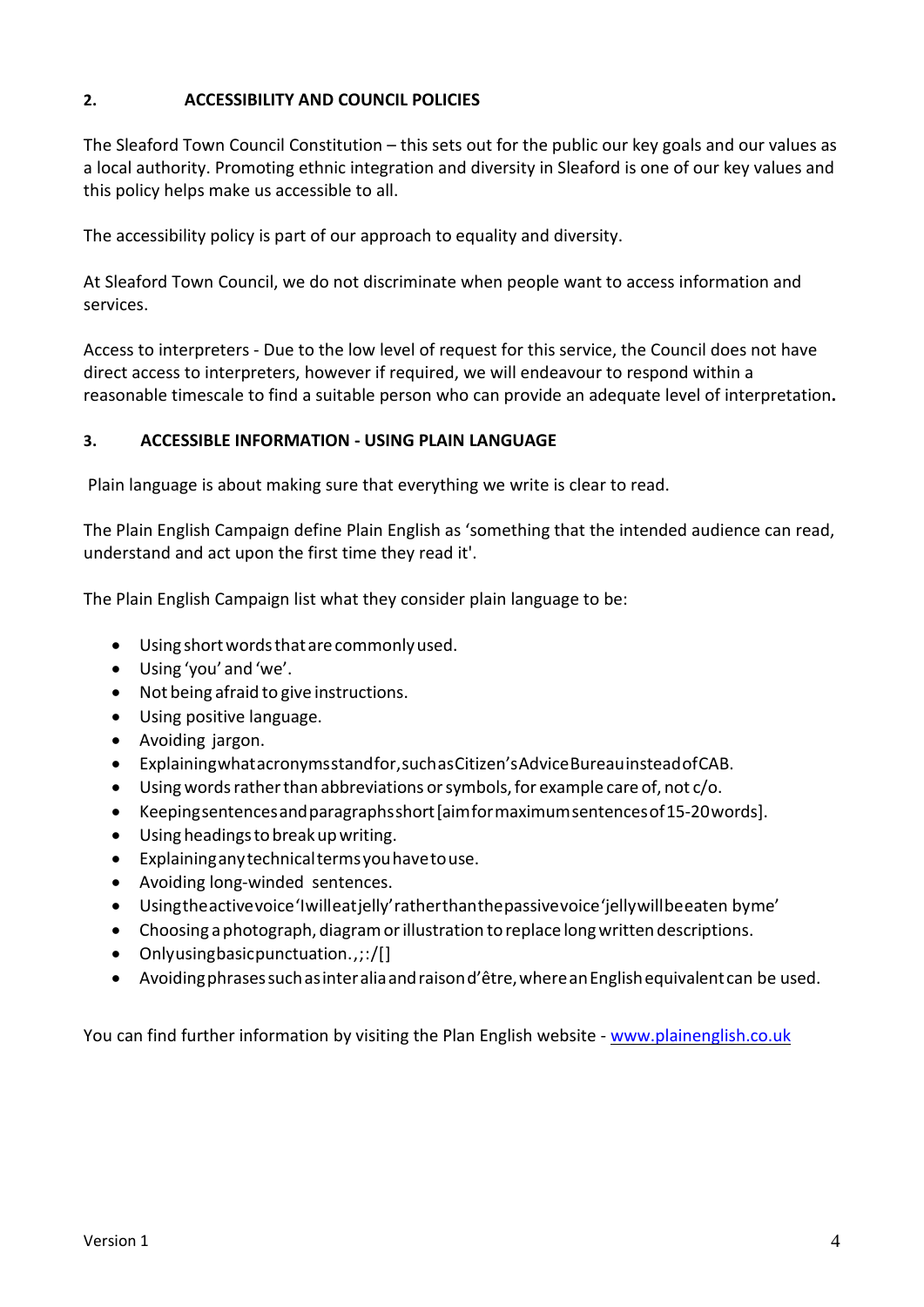## **4. ACCESSIBLE INFORMATION - KEEPING DOCUMENTS CLEAR**

Sleaford Town Council will ensure that documents are accessible by utilising the following**:**

- a. **Type face -** The Royal National Institute for the Blind [RNIB] and Action for Blind People recommend font size 14 point as a minimum. Mediumorboldweightfontsaremore accessiblethanlightones. The Council has agreed that Calibri minimum font size 12 will be used for day to day use. Simulated handwriting and elaborate typefaces are difficult to read and should not be used.
- b. **Contrast** Aim for a clear colour contrast. Black text on a white background and **strong blue** text on a yellow background provides the best contrast. Inks which are of a darker tone of the same colour as the paper should be avoided. People with colour blindness may have problems distinguishing reds or greens. When using white type, make sure the background is dark to provide good contrast.
- c. **Paper** Avoid using glossy paper because the glare makes it difficult to read and choose uncoated paper or matt. Thin paper should not be used when printing documents on both sides. If the text is showing through from the reverse side, then the paper is too thin, and remember that bold and large text is more likely to show through. Alternatively choose paper with a minimum density of 90gsm for double sided printing.
- d. **Type styles** Avoid sentences using CAPITAL LETTERS, *italics* or underlined text as these are generally harder to read. Bold is more accessible but only in small amounts.
- e. **Page layout and word spacing -** To make a document accessible :
	- Keepthesamespacebetweeneachword.
	- Donotcondenseorstretchwords.
	- Trynottowritemorethan60-70lettersperline.
	- Donotsplitwordsattheendoflines.
	- Aligntexttotheleftmarginsoitiseasytofindthestartandfinishofeachline.
	- Avoid justified text as it creates uneven spacing between words.
	- Break information down into sections with titles and sub titles.
- f. **Navigational aids -** It is good practice to use numbered headings and paragraphs in long documents and to use a contents list or index to guide readers to relevant sections and pages. It is also helpful to place clear page numbers in the same position on each page, and leaving a space between paragraphs makes reading easier.
- g. **Watermarks -** Watermarks can be confusing to a reader, although it is a very useful tool especially for DRAFT or CONFIDENTIAL documents. An alternate option is to state DRAFT or CONFIDENTIAL in large bold print at the beginning of the document and on the top of each page.
- h. **Large print -** Large print documents must be made available on request. The RNIB defines large print as a minimum font size of Point16. Action for Blind People recommend anything between Point16to Point22. It is good practice to ask people what size they would like, as no single size suits everyone. With long documents it a good idea to ask the person whether they want all or part of a document made available in large print. In some cases they may only want a summary.